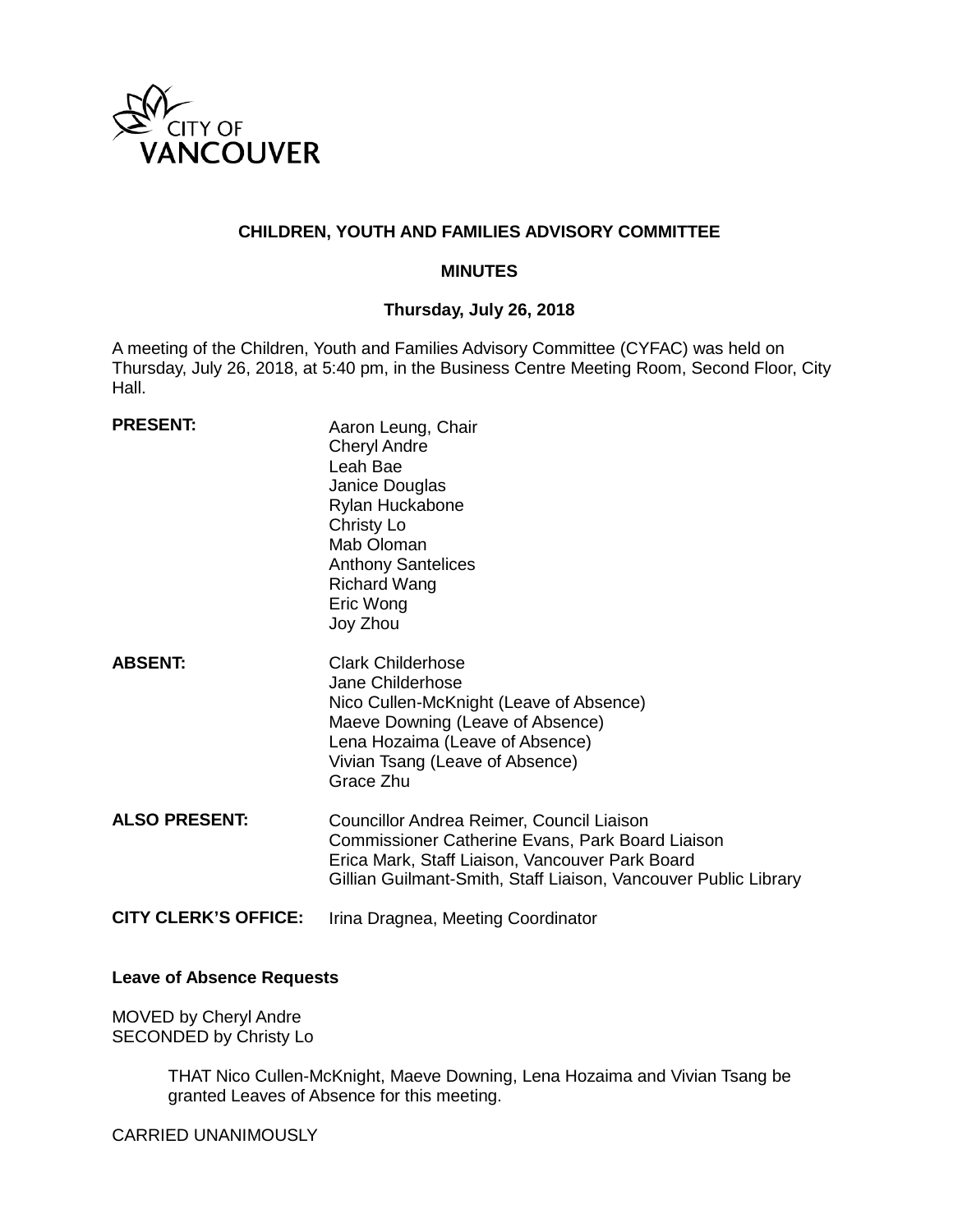### **Approval of Minutes**

MOVED by Joy Zhou SECONDED by Richard Wang

> THAT the minutes of the Children, Youth and Families Advisory Committee meeting held on May 31, 2018, be approved.

CARRIED UNANIMOUSLY

# **1. 2018 Municipal Election Outreach Update**

Paul Hendren, Election Outreach Lead, Business and Election Services, provided an update on the 2018 Municipal Election outreach and responded to questions.

There will be eight days of advanced voting prior to election day on October 20, 2018. If you are unable to vote in the City, you can apply to vote by mail by contacting 311 or the Election Office in late September 2018.

If you wish to organize an election outreach event for your school or group, please contact Mr. Hendren at [paul.hendren@vancouver.ca.](mailto:paul.hendren@vancouver.ca)

## **2. High Density Homes for Families with Children Update**

Edna Cho, Planner, Housing Policy, and Eóin O'Connor, Planner, Housing Policy, provided an update on the findings of the *Talk Vancouver* survey on the Family Housing Initiative. The initiative seeks to review the housing design guidelines from 1992, looking at maximum and minimum family unit sizes, as well as amenity requirements and design flexibilities such as inboard bedrooms. Housing Policy staff responded to questions and the Committee reinforced the importance of green space availability.

#### **3. City-Wide Accessibility Strategy**

Due to time constraints, this item was moved to the October 25, 2018, Regular Meeting.

# **4. Letter from the Richmond Family and Youth Court Committee**

The Chair introduced the letter from the Richmond Family and Youth Court Committee.

MOVED by Leah Bae SECONDED by Janice Douglas

> THAT the Children, Youth and Families Advisory Committee (CYFAC) send a letter to the Richmond Family and Youth Court Committee, outlining CYFAC's terms of reference as an advisory body.

#### CARRIED UNANIMOUSLY